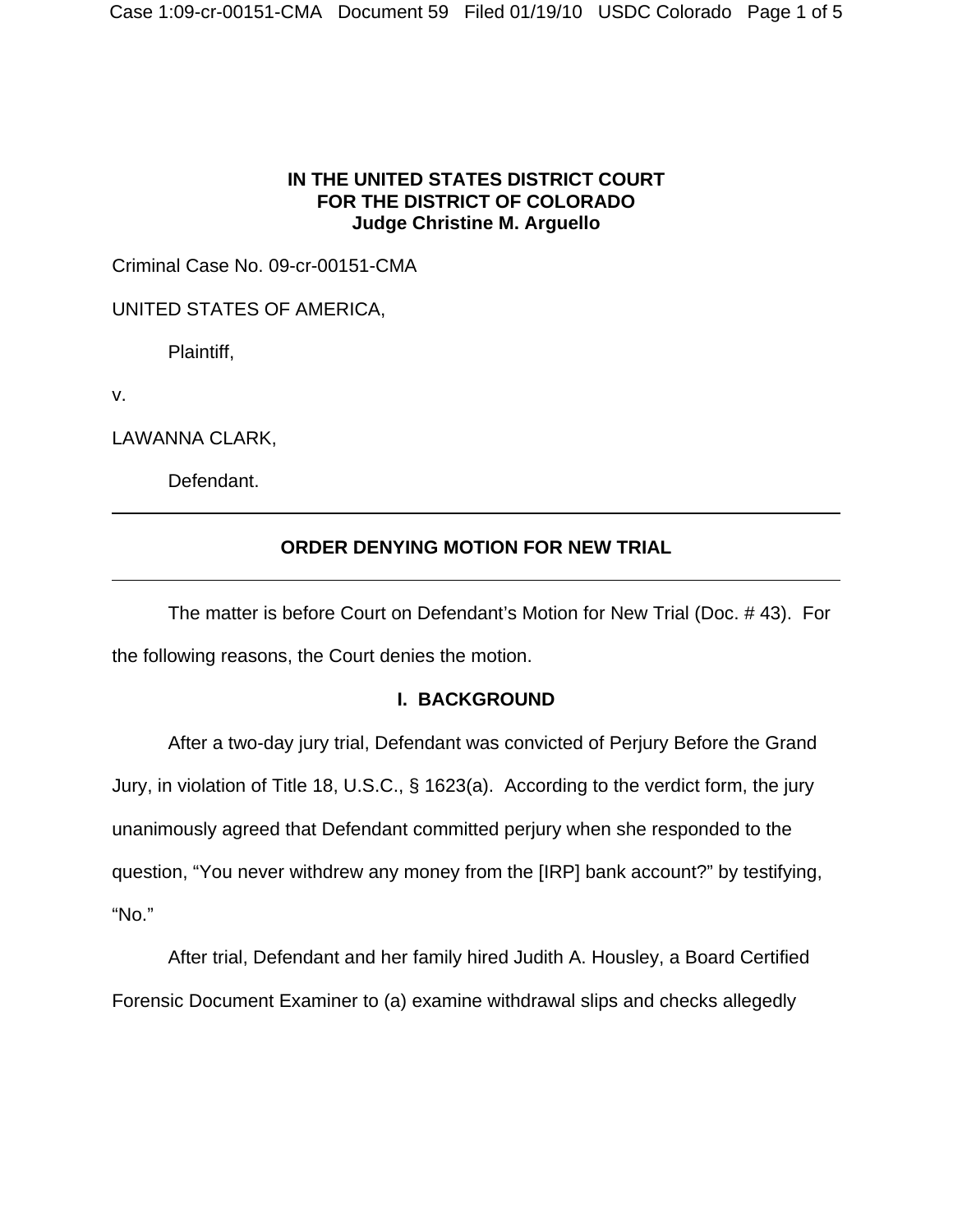executed by Defendant at Wells Fargo banks<sup>1</sup> and (b) compare these documents to known handwriting samples of Defendant.

Ms. Housley found, within a reasonable degree of scientific certainty, that the

documents do not appear to contain the known handwriting/signature of Defendant.

Instead, they were consistent with known handwriting/signatures of Yolanda B. Walker.

Citing this "newly discovered evidence", Defendant moves for a new trial under

Fed.R.Crim.P. 33. (Doc. # 43.) The Government opposes. (Doc # 50.)

## **II. DISCUSSION**

## **A. LAW**

To prevail in a motion for new trial based on newly discovered evidence, a

defendant must prove that:

(1) the evidence was discovered after trial; (2) the failure to learn of the evidence was not caused by his own lack of diligence; (3) the new evidence is not merely impeaching; (4) the new evidence is material to the principal issues involved; and (5) the new evidence is of such a nature that in a new trial it would probably produce an acquittal.

*United States v. Redcorn*, 528 F.3d 727, 743 (10th Cir. 2008) (citation omitted).

## **B. ANALYSIS**

Defendant argues she deserves a new trial because the handwriting evidence

constitutes "newly discovered evidence" under Rule 33. It is "newly discovered", she

argues, because it was not until after the trial that she understood that the jury focused

 $1$  These examined documents were portions of the Wells Fargo bank records introduced by the government as Exhibit 12.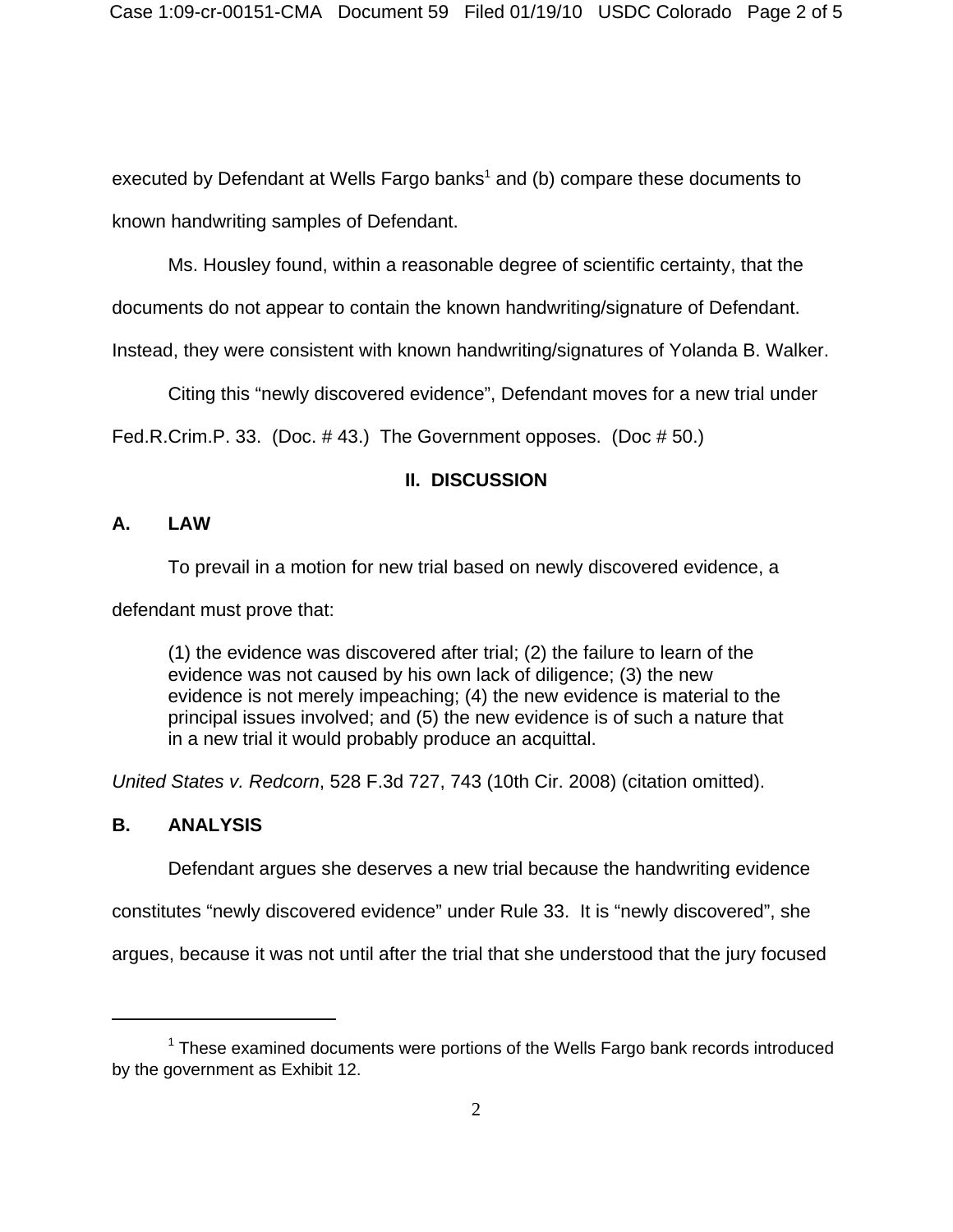on her alleged bank withdrawals, rather than her overall banking transactions and statements. Defendant concedes that all of the alleged perjurious statements in the Indictment were known to her before trial. She argues, however, that she made the tactical and practical decision not to engage in handwriting analysis regarding the withdrawal slips because of the overall discovery in the case and because the government had not engaged in a similar effort to tie Defendant to this evidence through forensic analysis.

After evaluating the five prerequisites, the Court finds that Defendant's argument must fail.

#### **1. Was The Evidence Discovered After Trial?**

First, as Defendant admits, this evidence was known to her before trial, *i.e.*, she knew of the withdrawal slips allegedly bearing her signature and she knew of the criminal charges against her – that she lied when she told a Grand Jury that she had not made the withdrawals which the withdrawals slips indicate she had made. Accordingly, Defendant fails to satisfy this prerequisite.

## **2. Was The Failure To Learn Of The Evidence Caused By Defendant's Own Lack Of Diligence?**

Second, any failure to learn of the evidence was because of her lack of due diligence. Defendant claims that due to tactical and practical considerations, she did not pursue this possible defense. However, regardless of why it was made, her decision to not acquire a handwriting analysis – when the Government's evidence that she lied about making a withdrawal included withdrawal slips bearing her signature –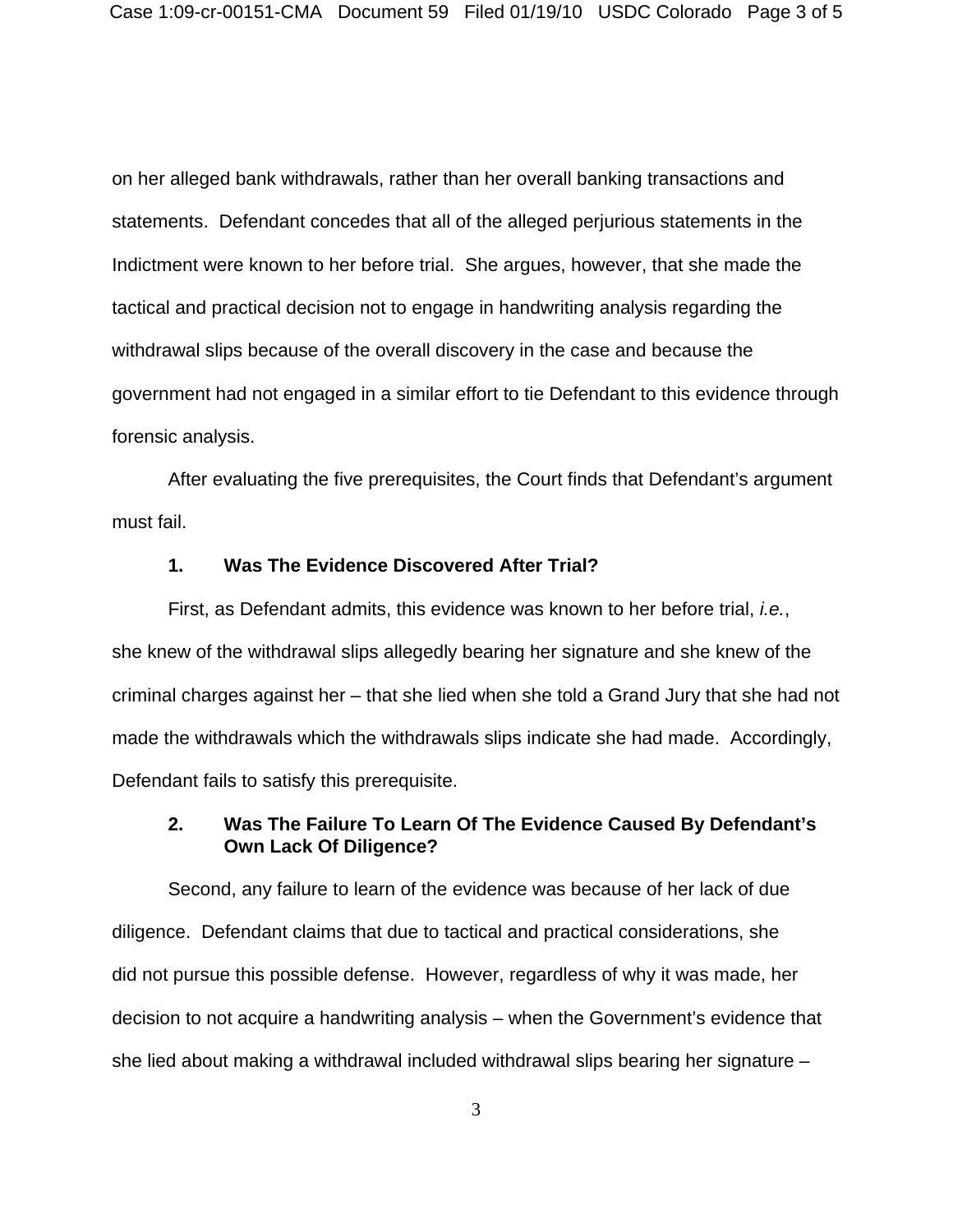is not an example of due diligence. It is the opposite. Accordingly, Defendant fails to satisfy this prerequisite for a new trial.

#### **3. Is The New Evidence Merely Impeaching Evidence?**

Third, the Government argues this evidence is merely impeaching evidence because Defendant admitted at trial that she signed the signature cards for the IRP account. Thus, the argument goes, the jury already had an independent basis from which to compare Defendant's *admitted* signature with her *alleged* signature. That may be so, but that does not detract from the independent substantive value of this handwriting analysis. Ms. Housley's hand-writing analysis and presumed testimony would show that the withdrawal slip was signed from someone other than Defendant. It would be substantive evidence showing Defendant's non-guilt, *i.e.*, that she was not lying when she testified that she had never withdrawn funds from the IRS bank account. Because it is not merely impeaching evidence, Defendant satisfies this prerequisite.

#### **4. Is The New Evidence Material To The Principal Issues Involved**?

Fourth, if the Court assumes the authenticity and admissibility of this hand-writing analysis, it would satisfy this prerequisite for receiving new trial. The hand-writing analysis would be material to the principal issue involved in the trial, *i.e.*, whether Defendant lied when she told the Grand Jury she had never withdrawn funds from the IRS bank account.

4